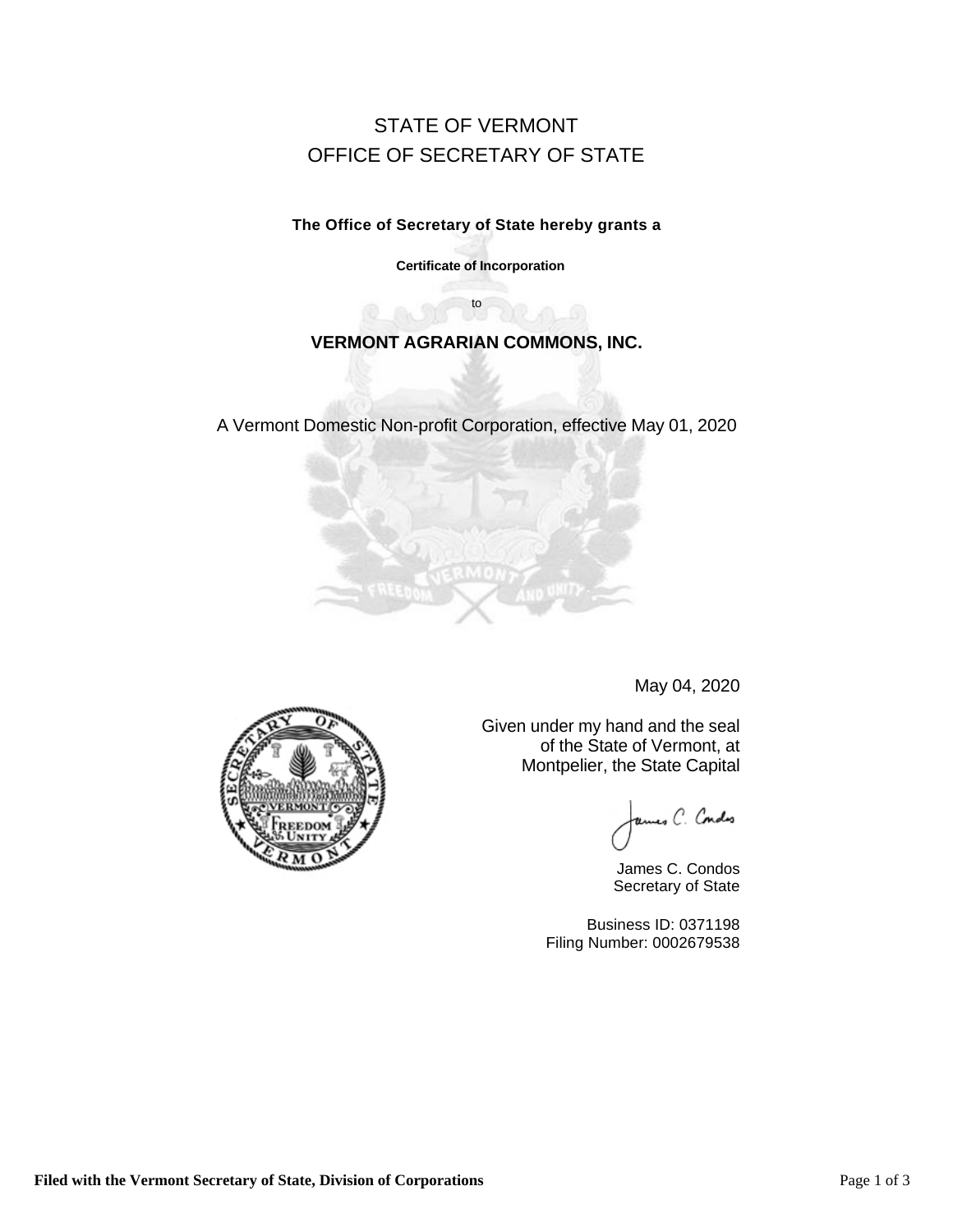

### **VERMONT SECRETARY OF STATE Corporations Division**

MAILING ADDRESS: Vermont Secretary of State, 128 State Street, Montpelier, VT 05633-1104 DELIVERY ADDRESS: Vermont Secretary of State, 128 State Street, Montpelier, VT 05633-1104 WEBSITE: sos.vermont.gov

### **ARTICLES OF INCORPORATION** \*\*ELECTRONICALLY FILED\*\* FILING NUMBER: 0002679538 FILING DATE: 5/1/2020 EFFECTIVE DATE: 5/1/2020

| <b>BUSINESS INFORMATION</b> |                                         |  |
|-----------------------------|-----------------------------------------|--|
| I BUSINESS ID               | 0371198                                 |  |
| <b>BUSINESS NAME</b>        | I VERMONT AGRARIAN COMMONS. INC.        |  |
| <b>BUSINESS TYPE</b>        | Domestic Non-profit Corporation         |  |
| <b>BUSINESS DESCRIPTION</b> | Other Activities Related to Real Estate |  |
| <b>BUSINESS EMAIL</b>       | Fmillier@vermontlaw.edu                 |  |

### **STATUS AS A MEMBER ORGANIZATION**

This corporation is a member organization

### **BENEFIT TYPE**

This is a public benefit non-profit corporation

| <b>PRINCIPAL OFFICE PHYSICAL ADDRESS</b> |                   |                 |                  |
|------------------------------------------|-------------------|-----------------|------------------|
| <b>STREET ADDRESS</b>                    | 1661 VT Route 110 | <b>CITY</b>     | l South Rovalton |
| <b>STATE</b>                             | Vermont           | <b>ZIP CODE</b> | 05068            |
| <b>COUNTRY</b>                           | United States     |                 |                  |

| <b>PRINCIPAL OFFICE MAILING ADDRESS</b> |               |                 |                |
|-----------------------------------------|---------------|-----------------|----------------|
| <b>ADDRESS</b>                          | PO Box 96     | <b>CITY</b>     | South Rovalton |
| <b>STATE</b>                            | Maine         | <b>ZIP CODE</b> | 05068          |
| <b>COUNTRY</b>                          | United States |                 |                |

| <b>Incorporator Information</b> |                                                 |                                                 |  |
|---------------------------------|-------------------------------------------------|-------------------------------------------------|--|
| <b>NAME</b>                     | <b>PHYSICAL ADDRESS</b>                         | <b>IMAILING ADDRESS</b>                         |  |
| <b>Elizabeth Boepple</b>        | 2 Union Street, Suite 402, Portland, ME, 04101, | 2 Union Street, Suite 402, Portland, ME, 04101, |  |
|                                 | <b>USA</b>                                      | <b>USA</b>                                      |  |

| <b>AGENT INFORMATION</b> |                                                   |                                           |
|--------------------------|---------------------------------------------------|-------------------------------------------|
| <b>NAME</b>              | <b>PHYSICAL ADDRESS</b>                           | <b>IMAILING ADDRESS</b>                   |
| Francine Miller          | 1661 Route 110, South Royalton, VT, 05068,<br>USA | PO Box 96, South Royalton, VT, 05068, USA |

| <b>OFFICER/DIRECTOR INFORMATION</b> |                                         |                                                                     |                                                                                       |
|-------------------------------------|-----------------------------------------|---------------------------------------------------------------------|---------------------------------------------------------------------------------------|
| <b>NAME</b>                         | <b>TITLE</b>                            | <b>PHYSICAL ADDRESS</b>                                             | <b>MAILING ADDRESS</b>                                                                |
| <b>Francine Miller</b>              |                                         | 1661 Route 110, South Royalton, VT,                                 | PO Box 96, South Royalton, VT, 05068,                                                 |
|                                     | Director                                | 05068, USA                                                          | USA                                                                                   |
| <b>Brandon Bless</b><br>Director    |                                         | 200 Leduc Farm Rd., Shelburne, VT,                                  | 200 Leduc Farm Rd., Shelburne, VT,                                                    |
|                                     |                                         | 05482, USA                                                          | 05482. USA                                                                            |
| Jason Van<br>Director<br>Driesche   | 129 Caroline St, Burlington, VT, 05401, | 129 Caroline St, Burlington, VT, 05401,                             |                                                                                       |
|                                     |                                         | USA                                                                 | USA                                                                                   |
| Alison Nihart<br>Director           |                                         |                                                                     | 236 Chipman Park, Middlebury, VT, 05753, 236 Chipman Park, Middlebury, VT, 05753,     |
|                                     |                                         | USA                                                                 | USA                                                                                   |
| Joyce Cellars<br>Director           |                                         |                                                                     | 22 Rockland Street, Burlington, VT, 05408, 22 Rockland Street, Burlington, VT, 05408, |
|                                     |                                         | USA                                                                 | USA                                                                                   |
| lan McSweeney                       | Director                                | 22 Buxton School Road, Weare, NH,                                   | 22 Buxton School Road, Weare, NH,                                                     |
|                                     |                                         | 03281. USA                                                          | 03281, USA                                                                            |
|                                     |                                         | Eiled with the Verment Constant of Ctate. Division of Comparations. | $D_{0.02}$ $2.67$                                                                     |

**Filed with the Vermont Secretary of State, Division of Corporations** Page 2 of 3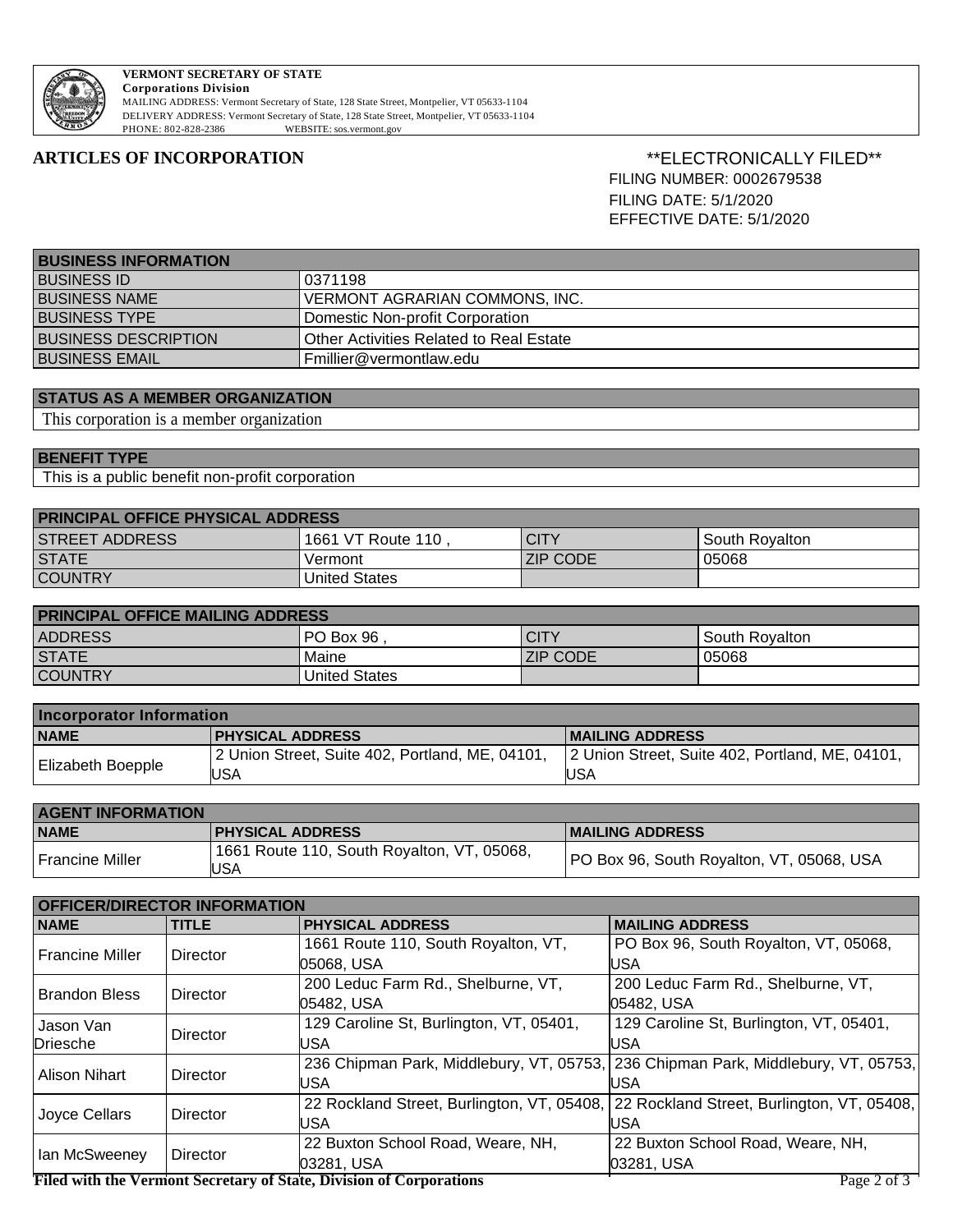| Megan Browning   Director |  | 4938 Silver Street, Hinesburg, VT, 05461,  4938 Silver Street, Hinesburg, VT, 05461, |     |
|---------------------------|--|--------------------------------------------------------------------------------------|-----|
|                           |  | <b>USA</b>                                                                           | USA |

| <b>OTHER PROVISIONS</b>                           |                     |
|---------------------------------------------------|---------------------|
| <b>FILE NAME</b>                                  | <b>IDESCRIPTION</b> |
| 2020-05-01 VT Agrarian Commons Classes of Members |                     |
| Attachment.pdf                                    |                     |

| <b>AUTHORIZER INFORMATION</b> |                   |  |
|-------------------------------|-------------------|--|
| <b>AUTHORIZER SIGNATURE</b>   | Elizabeth Boepple |  |
| <b>AUTHORIZER TITLE</b>       | Incorporator      |  |